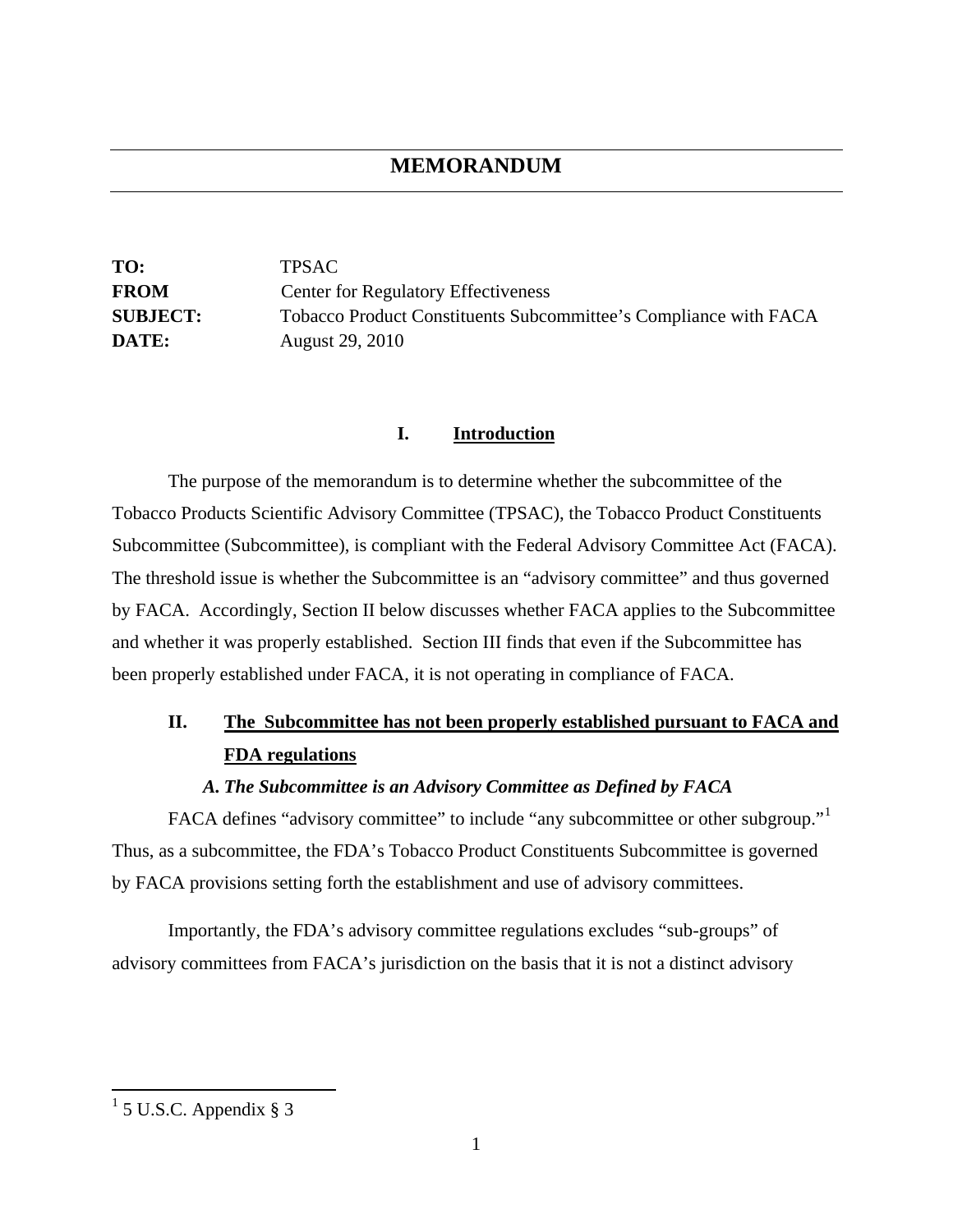committee.<sup>[2](#page-1-0)</sup> It is very likely that the FDA has established the Subcommittee as a "sub-group" of TPSAC and thus has not established the Subcommittee pursuant to  $FACA$ <sup>[3](#page-1-1)</sup>. However, this regulation directly contradicts the plain meaning of "advisory committee" as defined by FACA which includes "subcommittees" and "sub-groups" as distinct advisory committees.

Accordingly, although it is a subcommittee of TPSAC, the Subcommittee is an advisory committee and is thus governed by FACA.

### *B. The Subcommittee is not Formally Established Under FACA[4](#page-1-2)*

FACA states, "No advisory committee shall be established unless such establishment is… determined as a matter of formal record, by the head of the agency involved after consultation with the Administrator, with timely notice published in the Federal Register, to be in the public interest in connection with the performance of duties imposed on that agency by law."<sup>[5](#page-1-3)</sup>

In the present case, the Subcommittee has neither been established as a matter of formal record by the Commissioner of the FDA nor has timely notice been published in the Federal Register. Thus, the Subcommittee has not been properly established as an advisory committee as required by FACA.

Furthermore, FDA regulations require that to create an advisory committee, it must be approved by the Department and by the General Services Administration.<sup>[6](#page-1-4)</sup> In addition, the FDA also requires, "When an advisory committee is established or renewed, the Commissioner will

1

<span id="page-1-0"></span><sup>&</sup>lt;sup>2</sup>21 CFR Part 14.40(d) available at  $\frac{http://eefr.gpoaccess.gov/cgi/t/text/text/text/}$ [idx?c=ecfr&sid=11e8d4afbeabcb1e5ef75ba72c69179a&rgn=div6&view=text&node=21:1.0.1.1.](http://ecfr.gpoaccess.gov/cgi/t/text/text-idx?c=ecfr&sid=11e8d4afbeabcb1e5ef75ba72c69179a&rgn=div6&view=text&node=21:1.0.1.1.10.3&idno=21) [10.3&idno=21](http://ecfr.gpoaccess.gov/cgi/t/text/text-idx?c=ecfr&sid=11e8d4afbeabcb1e5ef75ba72c69179a&rgn=div6&view=text&node=21:1.0.1.1.10.3&idno=21). <sup>3</sup>

<span id="page-1-1"></span> $3$  Notably, of the 14 members of the Subcommittee, only 1 member is a voting member of TPSAC. Thus, even a finding a finding of the Subcommittee as a "sub-group" of TPSAC would be quite tenuous. *Tobacco Product Constituents Subcommittee Roster* , available at [http://www.fda.gov/downloads/AdvisoryCommittees/CommitteesMeetingMaterials/TobaccoPro](http://www.fda.gov/downloads/AdvisoryCommittees/CommitteesMeetingMaterials/TobaccoProductsScientificAdvisoryCommittee/UCM217973.pdf) [ductsScientificAdvisoryCommittee/UCM217973.pdf.](http://www.fda.gov/downloads/AdvisoryCommittees/CommitteesMeetingMaterials/TobaccoProductsScientificAdvisoryCommittee/UCM217973.pdf) <sup>4</sup>

<span id="page-1-2"></span><sup>&</sup>lt;sup>4</sup> Importantly, the Family Smoking Prevention and Tobacco Control Act has provided for the creation of the TPSAC, but has not authorized the creation of the Subcommittee or any Subcommittees. Family Smoking Prevention and Tobacco Control Act, H.R. 1256, Sec 917,  $111^{th}$  Cong. (2009).

<span id="page-1-3"></span> $<sup>5</sup>$  5 U.S.C. Appendix § 9 (a).</sup>

<span id="page-1-4"></span><sup>6</sup> 21 CFR Part 14.40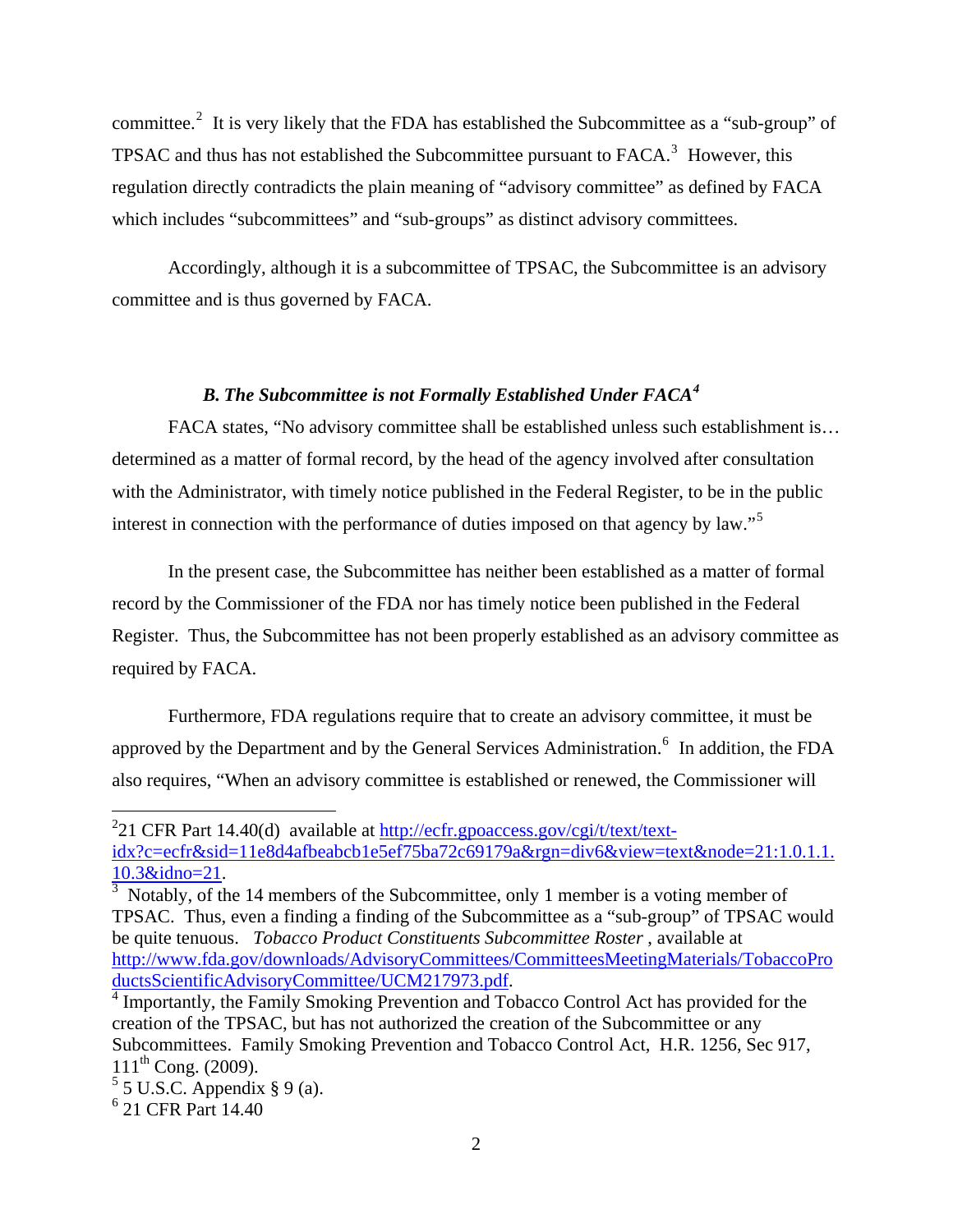issue a Federal Register notice certifying that the establishment or renewal is in the public interest and stating the structure, function, and purposes of the committee.<sup>[7](#page-2-0)</sup> Finally, FDA regulations mandate, "A notice of establishment will be published at least 15 days before the filing of the advisory committee charter."<sup>[8](#page-2-1)</sup>

Here, there is no public information regarding whether the Subcommittee was approved by the Department and the General Services Administration. Furthermore, the Commissioner has not issued a Federal Register notice certifying the establishment of the Subcommittee as an advisory committee.<sup>[9](#page-2-2)</sup> The only notice in the Federal Register pertains to meeting times for the Subcommittee.<sup>[10](#page-2-3)</sup> Thus, without proper approval by the Department and notice in the Federal Register, the Subcommittee has also not been established properly pursuant to FDA regulations.

### *C. The Subcommittee is meeting in violation of FACA*

FACA states, "No advisory committee shall meet or take any action until an advisory committee charter has been filed" with the Administrator or the head agency to whom the committee reports.<sup>[11](#page-2-4)</sup> In addition, FDA regulations state no advisory "committee may meet or take action until its charter is prepared and filed as required by section 9(c) of the Federal Advisory Committee Act.<sup>[12](#page-2-5)</sup>

Here, a charter has not been prepared and filed for the Subcommittee. The charter for TPSAC is posted on the FDA TPSAC's website.<sup>[13](#page-2-6)</sup> However, the FDA website does not provide the charter for the Subcommittee. Despite not having a charter, the Subcommittee has held meetings on June 8-9 and July 7-8, and has a meeting schedule for August 30. Therefore, meetings are being held in violation of the FDA's regulations and FACA.

### **III. The operation of the Subcommittee is in violation of FACA**

<span id="page-2-3"></span>10 *Id.*

<span id="page-2-0"></span> 7 21 CFR Part 14.40(b).

<span id="page-2-1"></span><sup>8</sup> 21 CFR Part 14.40(b).

<span id="page-2-2"></span><sup>&</sup>lt;sup>9</sup> Search conducted for the terms "Tobacco Product Constituents Subcommittee" on August 24, 2010 on the Federal Register website<http://www.gpoaccess.gov/fr/>

<span id="page-2-4"></span> $11$  5 U.S.C. Appendix § 9 (c).

<span id="page-2-5"></span><sup>&</sup>lt;sup>12</sup> 21 CFR Part 14.40

<span id="page-2-6"></span><sup>&</sup>lt;sup>13</sup>http://www.fda.gov/AdvisoryCommittees/CommitteesMeetingMaterials/TobaccoProductsScien [tificAdvisoryCommittee/default.htm](http://www.fda.gov/AdvisoryCommittees/CommitteesMeetingMaterials/TobaccoProductsScientificAdvisoryCommittee/default.htm)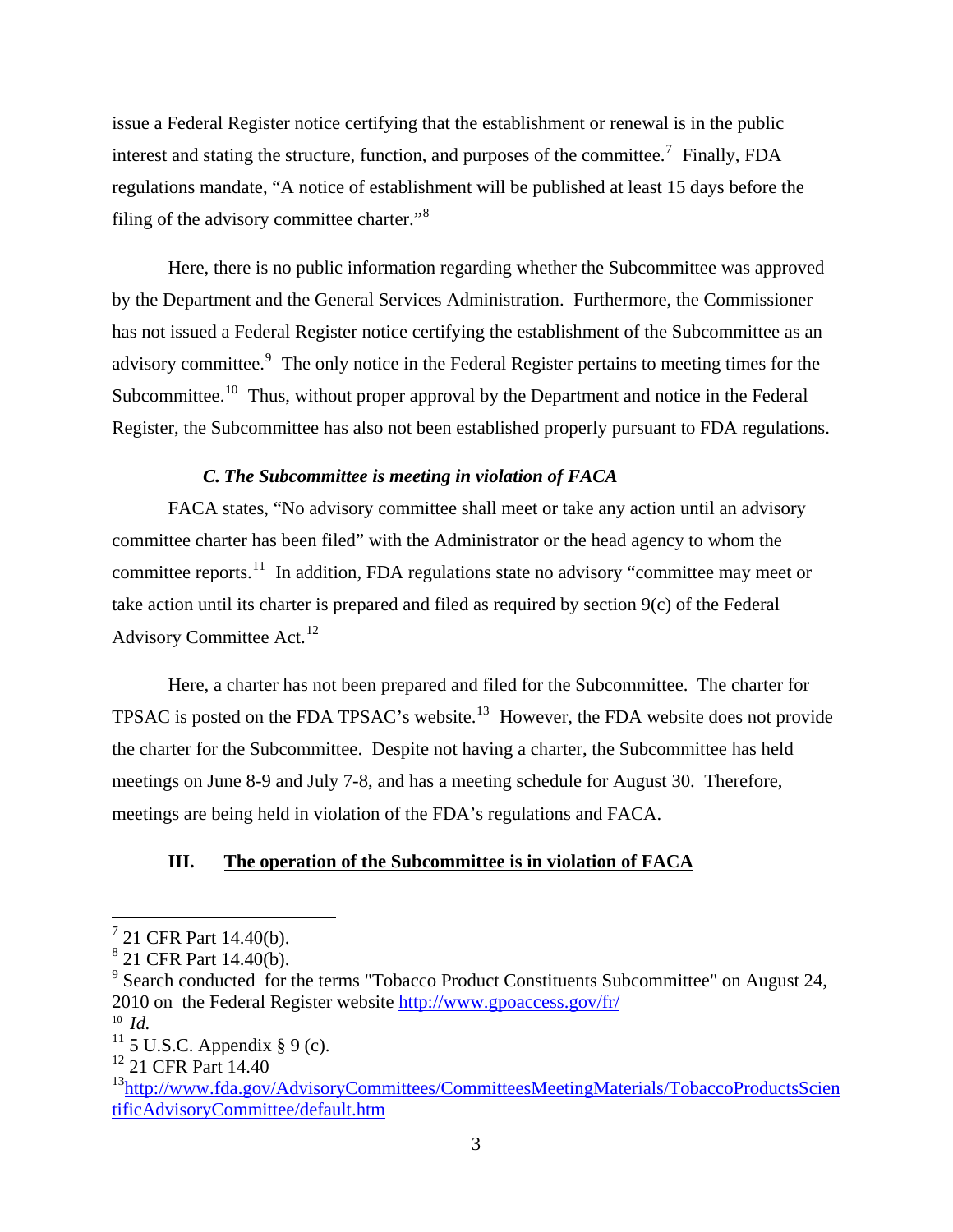As discussed above, the Subcommittee falls under FACA jurisdiction. Even if the Subcommittee were properly established, it is operating in violation of FACA in two regards: 1 the Subcommittee is improperly influenced by its appointing authority and 2-the Subcommittee is not fairly.

#### *D. The Subcommittee is Inappropriately Influenced by the FDA*

FACA requires that the appointing authority, the FDA in this case, establish guidelines "to assure that the advice and recommendations of the advisory committee will not be inappropriately influenced by the appointing authority or by any special interest, but will instead be the result of the advisory committee's independent judgment."<sup>[14](#page-3-0)</sup>

Here, the FDA has not established any guidelines to assure that the recommendations of the Subcommittee will not be inappropriately influenced by the FDA. In contrast, it seems the Subcommittee was established to achieve this very result—to be unduly influence by the FDA. The Subcommittee consists of fourteen members.<sup>[15](#page-3-1)</sup> Three of the members of the Subcommittee are currently employed by the FDA and six members are employees of the Federal Government. Furthermore, of the fourteen members of the Subcommittee, only one member is a voting member of the parent committee, TPSAC.

Given the composition of the Subcommittee, it is quite difficult to find how any report or recommendation of the Subcommittee would not be inappropriately influenced by the FDA. The operation of the Subcommittee undermines the very independent judgment and expertise that Congress intended advisory committees to provide to executive agencies when it passed FACA.

# *E. The Overrepresentation of the FDA and the Federal Government Violates FACA's "Fairly Balanced" Requirement*

FACA also requires, "the membership of the advisory committee to be fairly balanced in terms of the points of view represented and the functions to be performed by the advisory committee."[16](#page-3-2) FDA regulations echo FACA by providing, "[committee] membership is

1

<span id="page-3-0"></span> $14$  5 U.S.C. Appendix § 5 (b).

<span id="page-3-1"></span><sup>15</sup>*Tobacco Product Constituents Subcommittee Roster* , available at [http://www.fda.gov/downloads/AdvisoryCommittees/CommitteesMeetingMaterials/TobaccoPro](http://www.fda.gov/downloads/AdvisoryCommittees/CommitteesMeetingMaterials/TobaccoProductsScientificAdvisoryCommittee/UCM217973.pdf) [ductsScientificAdvisoryCommittee/UCM217973.pdf.](http://www.fda.gov/downloads/AdvisoryCommittees/CommitteesMeetingMaterials/TobaccoProductsScientificAdvisoryCommittee/UCM217973.pdf)<br><sup>16</sup> 5 U.S.C. Appendix § 5 (b).

<span id="page-3-2"></span>